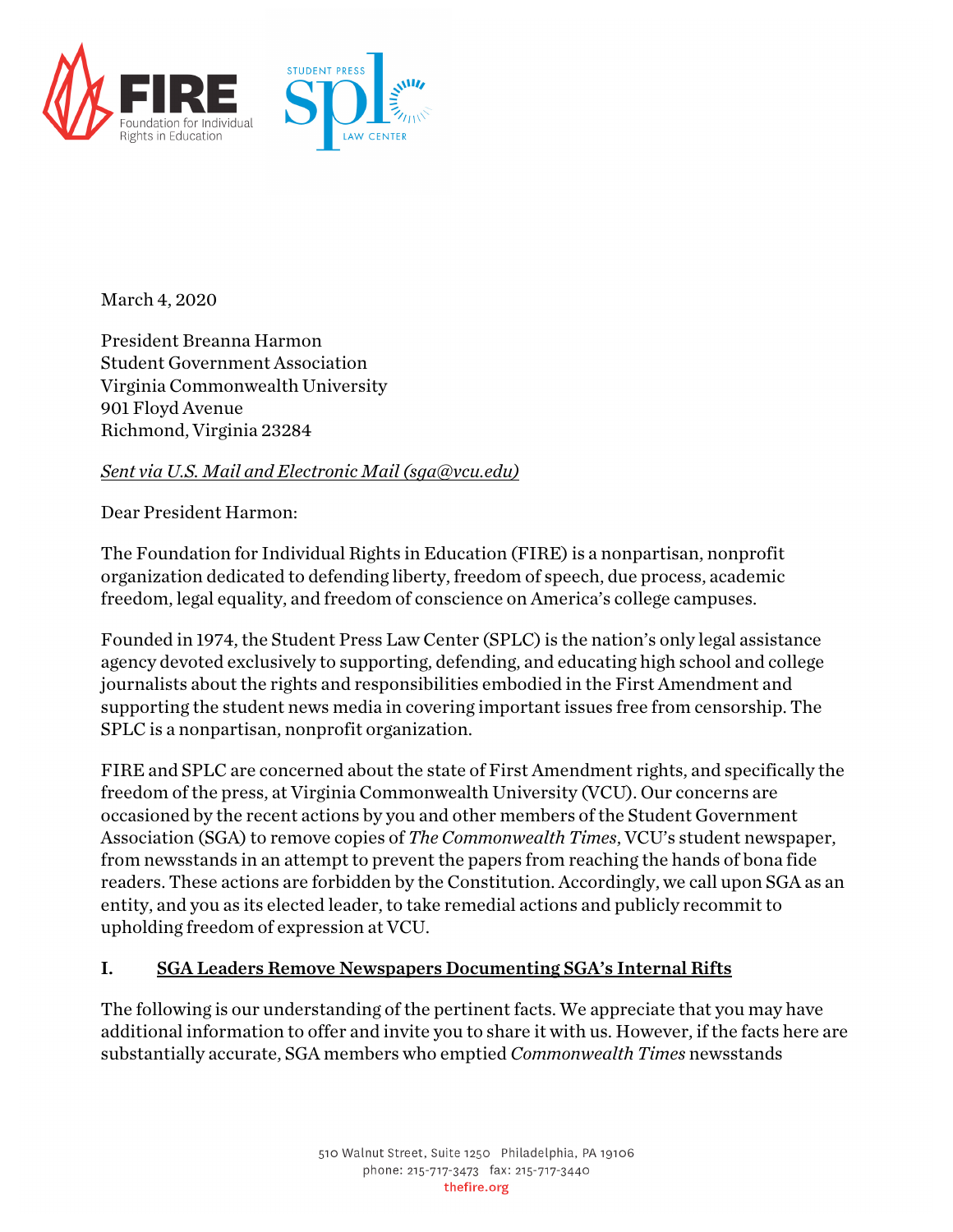undermined the free press rights of VCU student journalists, and SGA must rectify those actions.

On February 26, *The Commonwealth Times* published a news story outlining allegations from within SGA that conflicts between SGA members have led to a "hostile" and "toxic" environment.<sup>1</sup> Specifically, SGA Vice President Alexia Guzman alleged that she faced a Title IX report aimed at "prov[ing] she was unfit to lead."2 SGA Chief of Staff Taylor Maloney alleged harassment by Senate Secretary Erica Ware.<sup>3</sup> Further, *The CT* story included a statement by SGA Senate Speaker Udhanth Mallasani that SGA procedures are inadequate to resolve issues such as those faced by Guzman and Maloney. $^4$ 

The story appeared on the front page of *The CT*'s Wednesday print edition, which was distributed via newsstands on Wednesday afternoon.

Later that day, about 800 newspapers were missing, according to *Times* executive editor Georgia Geen. Witnesses, including *Times* news editor Hannah Eason, saw members of SGA removing newspapers from kiosks throughout campus.<sup>5</sup> One witness said she saw you and another SGA member empty a kiosk in the Commons.<sup>6</sup> Eason said she saw an SGA member removing copies from a newsstand in the Trani Life Sciences Building.<sup>7</sup> Other witnesses indicated they found stacks of newspapers in trash and recycling receptacles.<sup>8</sup> We are unaware of any rationale for removing and destroying the newspapers—other than preventing students, faculty, and other members of the community from reading the front-page story about SGA.

After these incidents, a group of SGA senators signed a statement condemning these actions.<sup>9</sup> making it clear that SGA stands divided regarding its relationship with the student press and the propriety of these censorial actions. This division has been made clearer by a call for your impeachment, publicly released on Instagram by SGA Senator Jed Baul. $^{10}$  However, regardless of whether unanimity exists within SGA regarding the removal stacks of newspapers from

<sup>1</sup> Hannah Eason, *'I felt like it was wasted': VCU SGA members asking for accountability from fellow leadership*, COMMONWEALTH TIMES, Feb. 26, 2020, https://commonwealthtimes.org/2020/02/26/i-felt-like-it-was-wastedvcu-sga-members-asking-for-accountability-from-fellow-leadership.

 $^{2}$ *Id.* 

 $3 \dot{I}$ *d*.

 $^{4}$  *Id.* 

<sup>5</sup> Hannah Eason, *Commons employees: SGA leaders cleared out copies of The CT following story on conflict within organization*, COMMONWEALTH TIMES, Feb. 26, 2020, https://commonwealthtimes.org/2020/02/26/commonsemployees-sga-leaders-cleared-out-copies-of-the-ct-following-story-on-conflict-within-organization.  $^6$  *Id.* 

<sup>7</sup> *Id*. <sup>8</sup> *Id*.

<sup>9</sup> Hannah Eason & Georgia Geen, *SGA senators call for impeachment of organization's president*, COMMONWEALTH TIMES (Feb. 27, 2020), https://commonwealthtimes.org/2020/02/27/sga-senators-call-for-impeachment-oforganizations-president.

<sup>10</sup> Jed Baul(@whatsupitsjed), INSTAGRAM (Feb. 26, 2020), https://www.instagram.com/p/B9Dh9EKgzoU.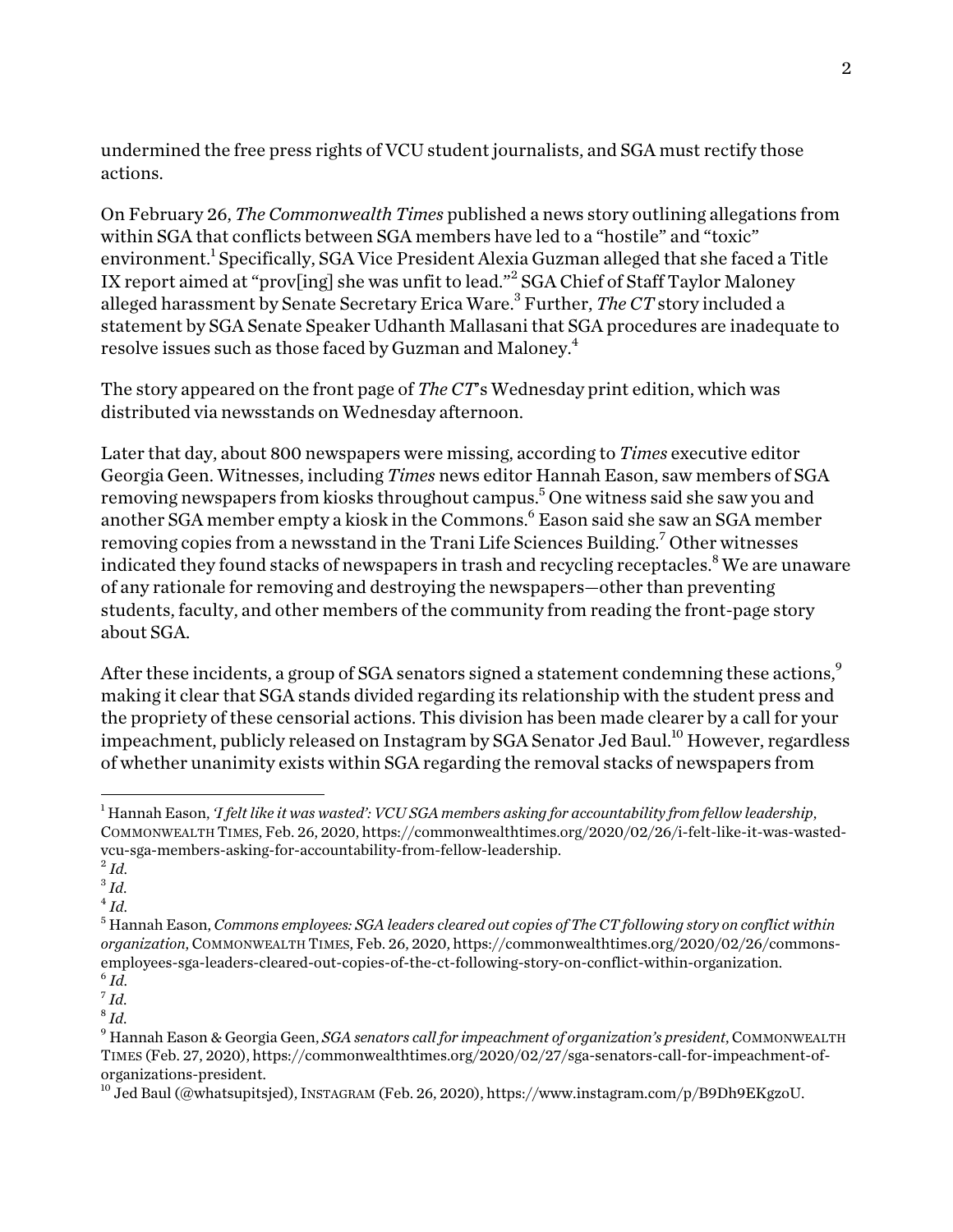kiosks, these actions are attributable to the organization by way of participation of its leadership—including yourself, the designated "figurehead" of the SGA.<sup>11</sup>

VCU administration has appropriately responded to these actions by reaffirming its support of *The CT* and by committing to address the situation through its student disciplinary process.12

# II. The First Amendment Limits Acts by SGA Officials

It has long been settled law that the First Amendment guarantee of freedom of speech is binding on public colleges like Virginia Commonwealth University. *Healy v. James*, 408 U.S. 169, 180 (1972) ("[T]he precedents of this Court leave no room for the view that, because of the acknowledged need for order, First Amendment protections should apply with less force on college campuses than in the community at large. Quite to the contrary, 'the vigilant protection of constitutional freedoms is nowhere more vital than in the community of American schools.'") (internal citation omitted); *see also DeJohn v. Temple Univ*., 537 F.3d 301, 314 (3d Cir. 2008) (on public campuses, "free speech is of critical importance because it is the lifeblood of academic freedom"). Because they are an arm of VCU's governance and exercise authority delegated to them by the university, SGA and its officials are state actors bound to uphold the law and principles of the First Amendment.

## *A. SGA is a state actor, performing traditional government functions in VCU's stead.*

State actors are bound to comply with the First Amendment. State actors include private individuals who carry out functions on behalf of the state. *See, e.g.*, *Jarvis v. Vill. Gun Shop, Inc.*, 805 F.3d 1, 8 (1st Cir. 2015).

SGA is overseen by VCU's Division of Student Affairs, which employs three staff members to advise and assist  $\text{SGA}, ^{13}$  demonstrating that  $\text{SGA}$  acts on behalf of, and as an entity within, VCU—an arm of the state.

Making this relationship clearer is SGA's "assum[ption of] a traditional public function" that is "significantly encouraged by the state," namely the distribution of mandatory student activity fees that are collected by VCU from students. <sup>14</sup> *Jarvis*, 805 F.3d at 8 (internal

<sup>11</sup> *See Executive Branch*, VIRGINIA COMMONWEALTH UNIVERSITY STUDENT GOVERNMENT ASSOCIATION, https://sga.vcu.edu/executive (referring to the SGA president and executive group as the "figurehead . . . of the entire SGA") (last visited Feb. 28, 2020).

 $12$  VCU (@VCUdsa), TWITTER (Feb. 27, 2020), https://twitter.com/VCUdsa/status/1233104238634340352.

<sup>&</sup>lt;sup>13</sup> Meet Our Staff, UNIVERSITY STUDENT COMMONS AND ACTIVITIES AT VCU, https://usca.vcu.edu/studentgovernance/meet-our-staff(last visited Feb. 28, 2020).

<sup>&</sup>lt;sup>14</sup> *Tuition and Fees*, Virginia Commonwealth University Division of Strategic Enrollment Management, https://accounting.vcu.edu/tuition (last visited Mar. 2, 2020).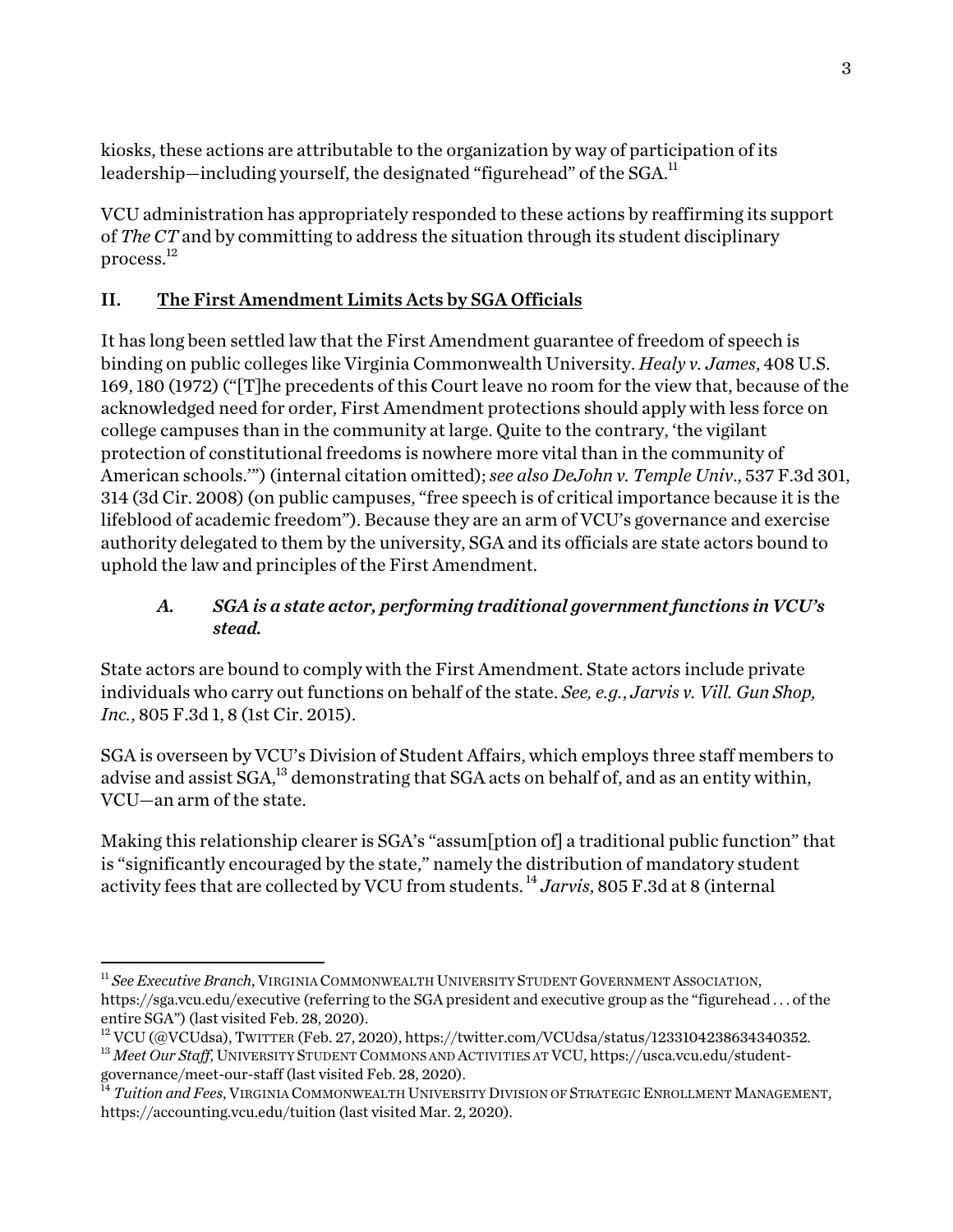quotation marks and citations omitted); *see also Koala v. Khosla*, 931 F.3d 887, 894, n. 1 (9th Cir. 2019); *Gay & Lesbian Students Ass'n v. Gohn*, 850 F.2d 361, 366 (8th Cir. 1988).

Given SGA's role in distribution of mandatory fees imposed by VCU, there can be no reasonable dispute that SGA has taken on a traditional public function, and that SGA is therefore intertwined with VCU. Indeed, the Supreme Court implicitly held that student governments are state actors in *Board of Regents of the University of Wisconsin System v. Southworth*, 529 U.S. 217 (2000), in which it assumed that the student government at issue acted as the state in its governance over fee distribution.

SGA is thus bound by the First Amendment to the same extent as VCU, especially in its dealings with student organizations—including student media through funding of printing costs—that it supports through distribution of mandatory student fees.<sup>15</sup>

## III. The Removal of *Times* Copies from Kiosks is Unconstitutional Content-Based Censorship

## *A.* The CT's *coverage of SGA is protected by the First Amendment, advancing the press's central role as a watchdog over the actions of public officials.*

There can be no legitimate dispute that *The CT's* reporting on allegations of hostility and conflict within SGA is expression protected by the First Amendment. The Supreme Court has recognized that the press is charged with "exposing corruption among public officers and employees and generally informing the citizenry of public events and occurrences[.]" *Estes v. Texas*, 381 U.S. 532, 539 (1965). The First Amendment's guarantee of free expression "was fashioned to assure unfettered interchange of ideas for the bringing about of political and social changes desired by the people." *Roth v. United States*, 354 U.S. 476, 484 (1957); *see also Stromberg v. California*, 283 U.S. 359, 369 (1931) (holding that it "is a fundamental principle of our constitutional system" that people be allowed unfettered discussion about government).

To fulfill this function, the press enjoys wide latitude to publish content that may appear critical, and indeed content that is *actually* critical of public officials. *See, e.g.*, *Buckley v. Valeo*, 424 U.S. 1, 14 (1976) ("The First Amendment affords the broadest protection to such political expression"); *New York Times v. Sullivan*, 376 U.S. 254, 269 (1964) (holding that a heightened standard of culpability be applied to defamation cases involving public officials in order to protect the "profound national commitment to the principle that debate on public issues should be uninhibited, robust, and wide-open").

Courts do not waver in applying these standards in the context of the student press. Student journalists are a critical component in the expressive ecosphere ccomprising college campuses, and student journalists are increasingly called upon to serve their broader

<sup>15</sup> *See Burrell v. Bd. of Trs. of the Univ. of Me. Sys.,* No. 99-107-P-C, 2000 U.S. Dist. LEXIS 2412 (D. Me. 2000) (assuming an action by a student senate to dismiss a student employee was a state action).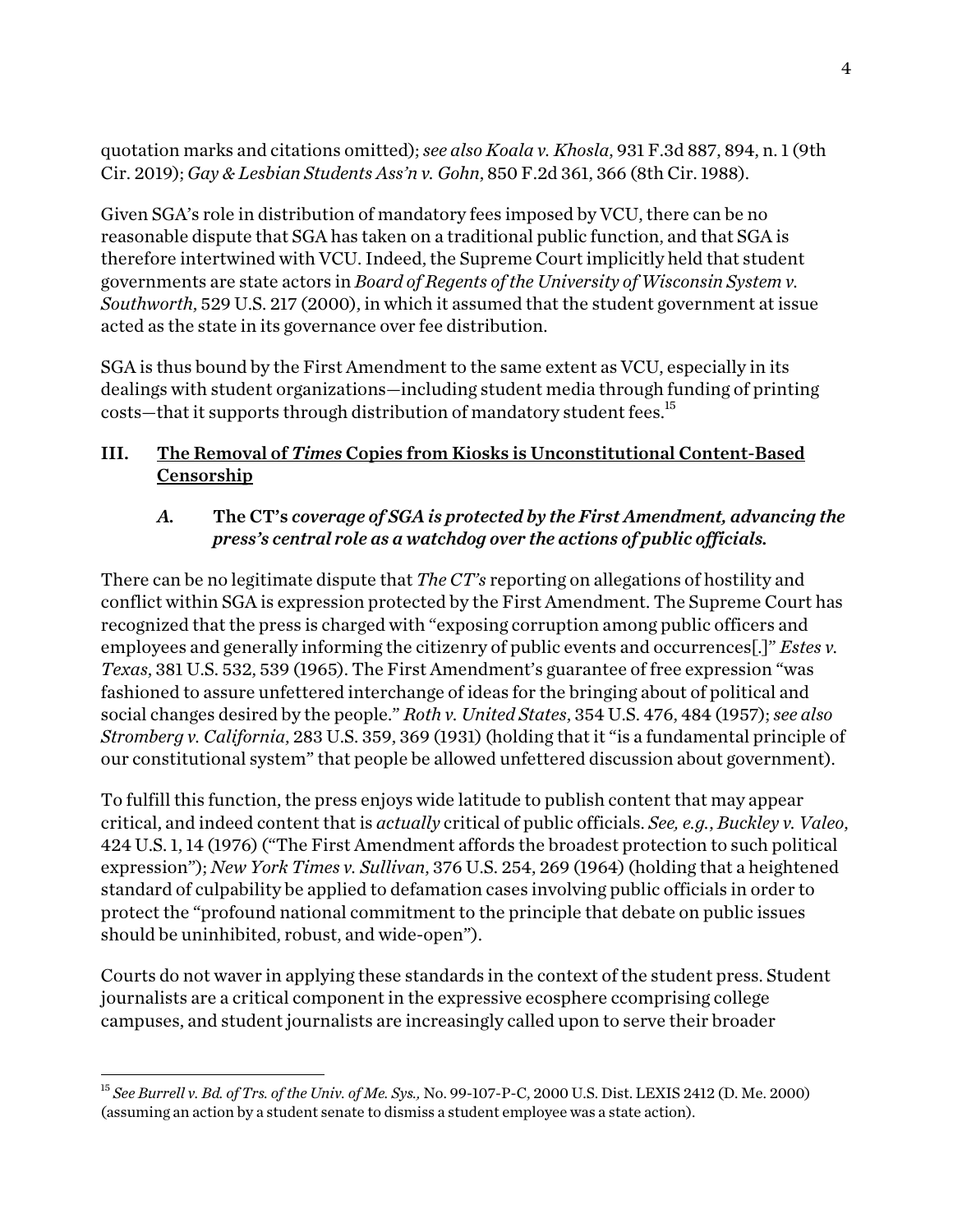communities as local newspapers are shuttered by economic hardships.<sup>16</sup> Accordingly, courts routinely hold public universities, including student governments, accountable for violating the First Amendment rights of student journalists. *See Joyner v. Whiting*, 477 F.2d 456, 460 (4th Cir. 1973) (holding that college newspapers "cannot be suppressed because college officials dislike its editorial comment"); *See also Koala*, 931 F.3d at 998–99 (holding that the free press clause of the First Amendment is implicated by a student government revoking funding to student media after publication of disfavored speech); *Silkwood v. Kerr-McGee Corporation*, 563 F.2d 433, 435–37 (10th Cir. 1977) (student journalist, although "not a salaried reporter," was entitled to reporter's privilege when subpoenaed).

SGA members certainly fulfill a public function, as discussed above, acting as public officials. Therefore, content exposing allegations of conflicts within SGA, even when this content may be seen as critical of SGA or of particular SGA members, directly fulfills the central watchdog function that the press fulfills in the constellation of constitutional rights. *See Grosjean v. American Press Co.*, 297 U.S. 233 (1936) (identifying the freedom of press as a "grave concern" because of the press's role in informing the public, which "is the most potent of all restraints upon misgovernment").

# *B. Official removal of newspapers aimed at keeping bona fide readers from consuming specific content is prior restraint, the 'most serious' form of censorship.*

Official seizure of newspapers targeted at preventing dissemination of information to its intended audience is a type of prior restraint, "the most serious and least tolerable infringement on First Amendment rights." *Nebraska Press Ass'n v. Stuart*, 427 U.S. 539, 559 (1976). This is because, as the United States Court of Appeals for the Fourth Circuit observed, the First Amendment "protects *both* a speaker's right to communicate information and ideas to a broad audience *and* the intended recipients' right to receive information." *Rossignol v. Voorhar*, 316 F.3d 516, 522 (4th Cir. 2003) (emphasis in original). The *Rossignol* court further reiterated this point: "Liberty of circulation is as important to freedom of the press 'as liberty of publishing[.]'" *Id*. (quoting *Lovell v. City of Griffin*, 303 U.S. 444, 452 (1938)).

Indeed, the Fourth Circuit clearly stated in *Rossignol* that the official seizure of newspapers "before [they] ever reach<sup> $\Box$ </sup> the eyes of readers ... [meets] the classic definition of a prior restraint." *Id*. <sup>17</sup> In other words, any time a public official takes actions designed to prevent content from reaching its reader, that public official has engaged in an unconstitutional prior restraint.

<sup>&</sup>lt;sup>16</sup> *See, e.g.*, Dan Levin, *When the Student Newspaper Is the Only Daily Paper in Town*, N.Y. TIMES, Oct. 19, 2019,<br>https://www.nytimes.com/2019/10/19/us/news-desert-ann-arbor-michigan.html.

<sup>&</sup>lt;sup>17</sup> It is notable that at issue in *Rossignol* was public officials *purchasing*, rather than *stealing*, a large quantity of newspapers. The Fourth Circuit nonetheless concluded that this action created a prior restraint in violation of the First Amendment. *Id*.